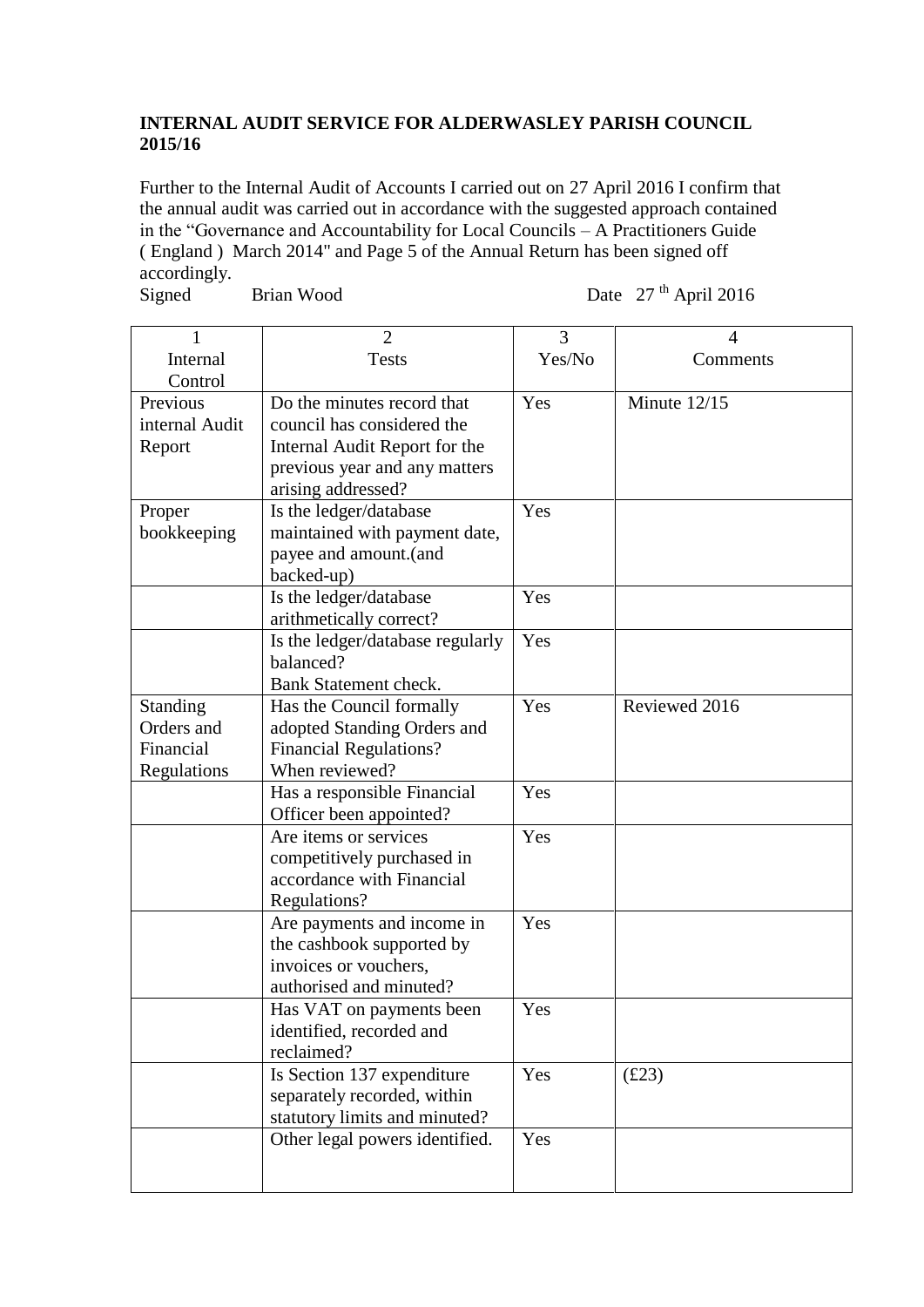|                                           | $\overline{2}$                                                                                                               | 3              | 4                                       |
|-------------------------------------------|------------------------------------------------------------------------------------------------------------------------------|----------------|-----------------------------------------|
| Internal<br>Control                       | <b>Tests</b>                                                                                                                 | Yes/No         | Comments                                |
| <b>Risk</b><br>Management<br>Arrangements | Do the minutes identify any<br>unusual financial activity?                                                                   | N <sub>0</sub> |                                         |
|                                           | Do the minutes record the<br>Council carrying out an annual<br>risk assessment?                                              | Yes            |                                         |
|                                           | Is insurance cover (inc Public<br>Liability) adequate?                                                                       | Yes            | (Came & Co)                             |
|                                           | Are internal financial controls<br>documented and regularly<br>reviewed?                                                     | Yes            |                                         |
| <b>Budgetary</b><br>Controls              | Has the Council prepared and<br>approved an annual budget to<br>support its precept (inc<br>reserves)?                       | Yes            |                                         |
|                                           | Is the actual expenditure<br>against the budget regularly<br>reported to Council?                                            | Yes            |                                         |
|                                           | Are there any significant<br>unexplained variances from<br>budget?                                                           | N <sub>0</sub> |                                         |
| Income<br>Controls                        | Is income properly recorded<br>and promptly banked?                                                                          | Yes            |                                         |
|                                           | Are Precept and Council Tax<br>Rate Support grant recorded<br>separately to agree to the<br>District council's notification? | N/A            | No Council Tax Support<br>Grant 2015/16 |
|                                           | Are security controls over cash<br>adequate and effective?                                                                   | Yes            |                                         |
| Petty Cash<br>Procedures                  | Is all petty cash spent recorded<br>and supported by VAT<br>invoices/receipts?                                               | N/A            | No Petty Cash                           |
|                                           | Is petty cash expenditure<br>reported to Council?                                                                            | N/A            |                                         |
|                                           | Is petty cash reimbursement<br>carried out regularly?                                                                        | N/A            |                                         |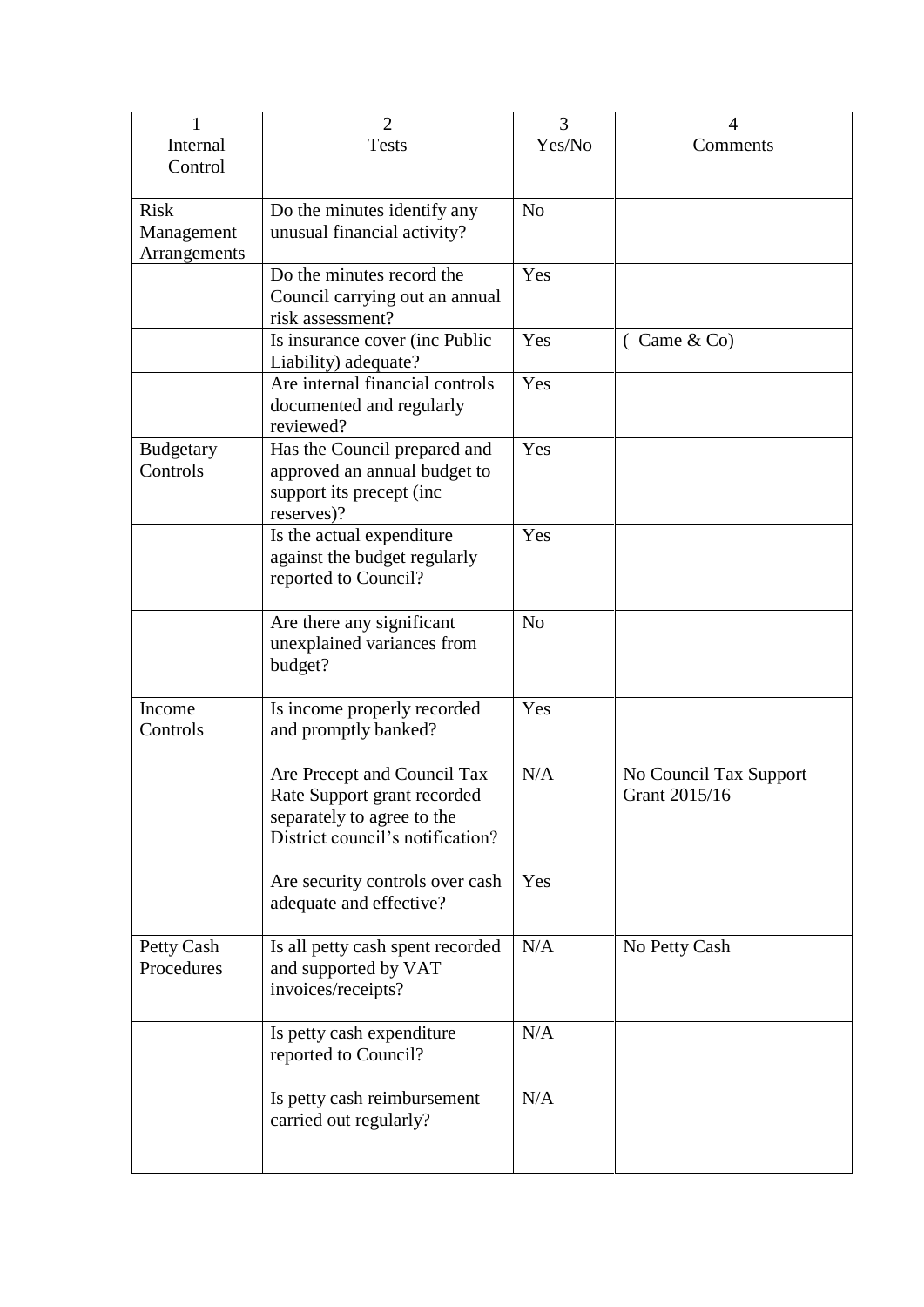| 1              | $\overline{2}$                                   | 3              | 4        |
|----------------|--------------------------------------------------|----------------|----------|
| Internal       | <b>Tests</b>                                     | Yes /No        | Comments |
| Control        |                                                  |                |          |
| Payroll        | Do salaries paid agree with                      | Yes            |          |
| Controls       | those approved by Council?                       |                |          |
|                |                                                  |                |          |
|                | Are other payments to the                        | Yes            |          |
|                | Clerk reasonable and approved                    |                |          |
|                | by council?                                      |                |          |
|                | Has PAYE/NIC been properly                       | Yes            |          |
|                | operated by the Council as an                    |                |          |
|                | employer?                                        |                |          |
|                |                                                  |                |          |
| <b>Assets</b>  | Does the Council keep an                         | Yes            |          |
| Controls       | Assets Register of all material                  |                |          |
|                | assets owned?                                    |                |          |
|                | Is the Register up to date?                      | Yes            |          |
|                |                                                  |                |          |
|                |                                                  |                |          |
|                | Do asset insurance valuations                    | Yes            |          |
|                | agree with the assets in the                     |                |          |
|                | Register?                                        |                |          |
| Bank           | Is there a bank reconciliation                   | Yes            |          |
| Reconciliation | for each bank account?                           |                |          |
|                |                                                  |                |          |
|                | Is the bank reconciliation                       | Yes            |          |
|                | carried out regularly on the                     |                |          |
|                | receipt of statements?                           |                |          |
|                | Are there any unexplained                        | N <sub>o</sub> |          |
|                | balancing entries in any                         |                |          |
|                | reconciliation?                                  |                |          |
|                |                                                  |                |          |
| Year End       | Are the year end accounts                        | Yes            |          |
| Procedures     | prepared on the correct                          |                |          |
|                | accounting basis?<br>Have Annual Return Figures  | Yes            |          |
|                | been minuted?                                    |                |          |
|                |                                                  |                |          |
|                | Is there an audit trail from                     | Yes            |          |
|                | underlying financial records to                  |                |          |
|                | the accounts?                                    |                |          |
|                | Where appropriate, have                          | Yes            |          |
|                | debtors and creditors been<br>properly recorded? |                |          |
|                |                                                  |                |          |